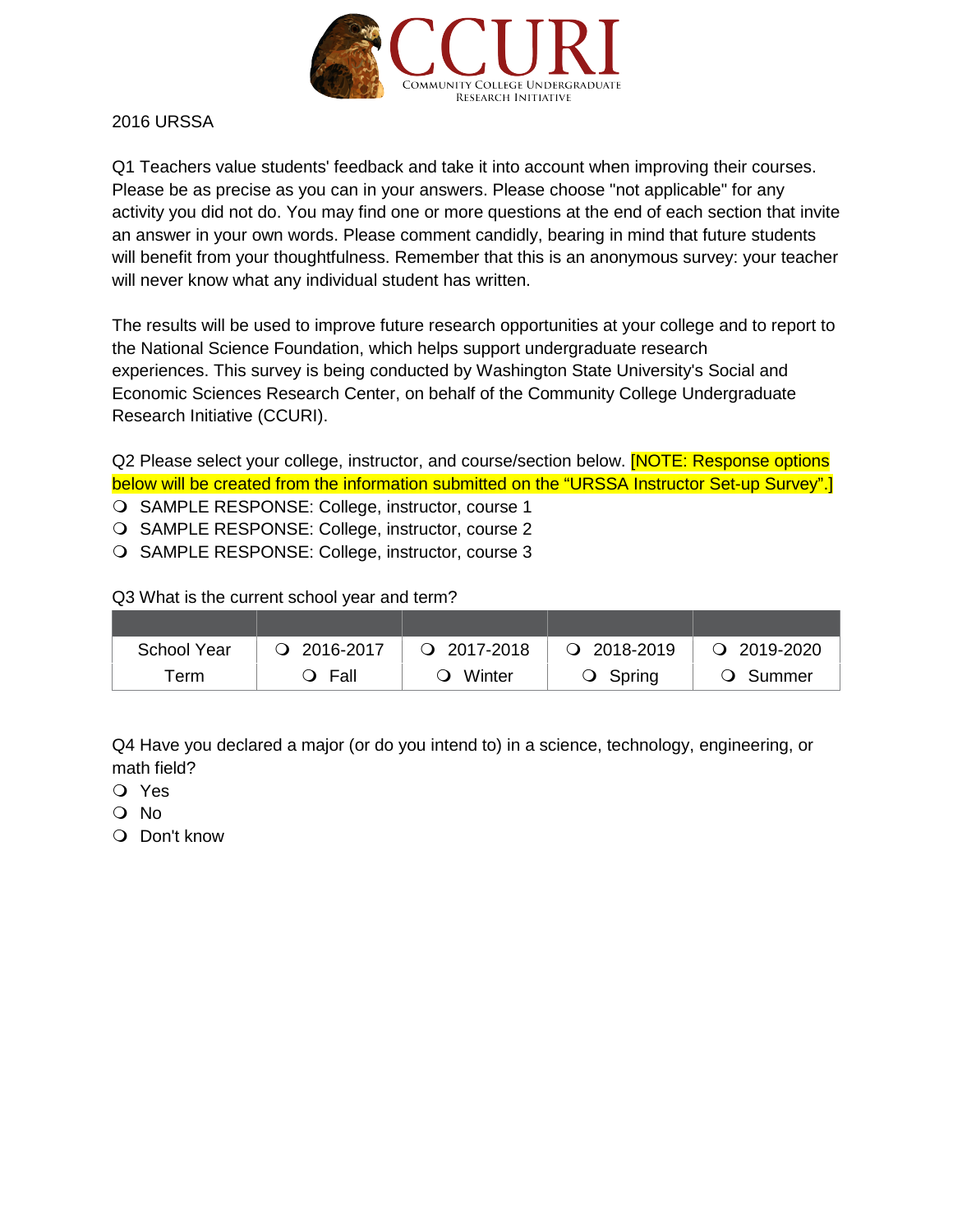# Q5 GAINS IN THINKING AND WORKING LIKE A SCIENTIST: APPLICATION OF KNOWLEDGE TO RESEARCH WORK. How much did you GAIN in the following areas as a result of your most recent research experience?

|                                                                             | No Gains       | A Little<br>Gain | Moderate<br>Gain | Good Gain  | <b>Great Gain</b> | <b>Not</b><br>Applicable |
|-----------------------------------------------------------------------------|----------------|------------------|------------------|------------|-------------------|--------------------------|
| Analyzing data for<br>patterns.                                             | $\bigcirc$     | $\bigcirc$       | $\bigcirc$       | $\bigcirc$ | $\bigcirc$        | $\bigcirc$               |
| Figuring out the next<br>step in a research<br>project.                     | $\bigcirc$     | $\bigcirc$       | $\bigcirc$       | $\bigcirc$ | $\bigcirc$        | $\bigcirc$               |
| Problem-solving in<br>general.                                              | $\bigcirc$     | $\bigcirc$       | $\bigcirc$       | $\bigcirc$ | $\bigcirc$        | $\bigcirc$               |
| Formulating a<br>research question<br>that could be<br>answered with data.  | $\bigcirc$     | $\bigcirc$       | $\bigcirc$       | $\bigcirc$ | $\bigcirc$        | $\bigcirc$               |
| Identifying limitations<br>of research methods<br>and designs.              | $\bigcirc$     | $\bigcirc$       | $\bigcirc$       | $\bigcirc$ | $\bigcirc$        | $\bigcirc$               |
| Understanding the<br>theory and concepts<br>guiding my research<br>project. | $\overline{O}$ | $\bigcirc$       | $\bigcirc$       | $\bigcirc$ | $\bigcirc$        | $\bigcirc$               |
| Understanding the<br>connections among<br>scientific disciplines.           | $\bigcirc$     | $\bigcirc$       | $\bigcirc$       | $\bigcirc$ | $\bigcirc$        | $\bigcirc$               |
| Understanding the<br>relevance of<br>research to my<br>coursework.          | $\overline{O}$ | $\bigcirc$       | $\bigcirc$       | $\bigcirc$ | $\Omega$          | $\bigcirc$               |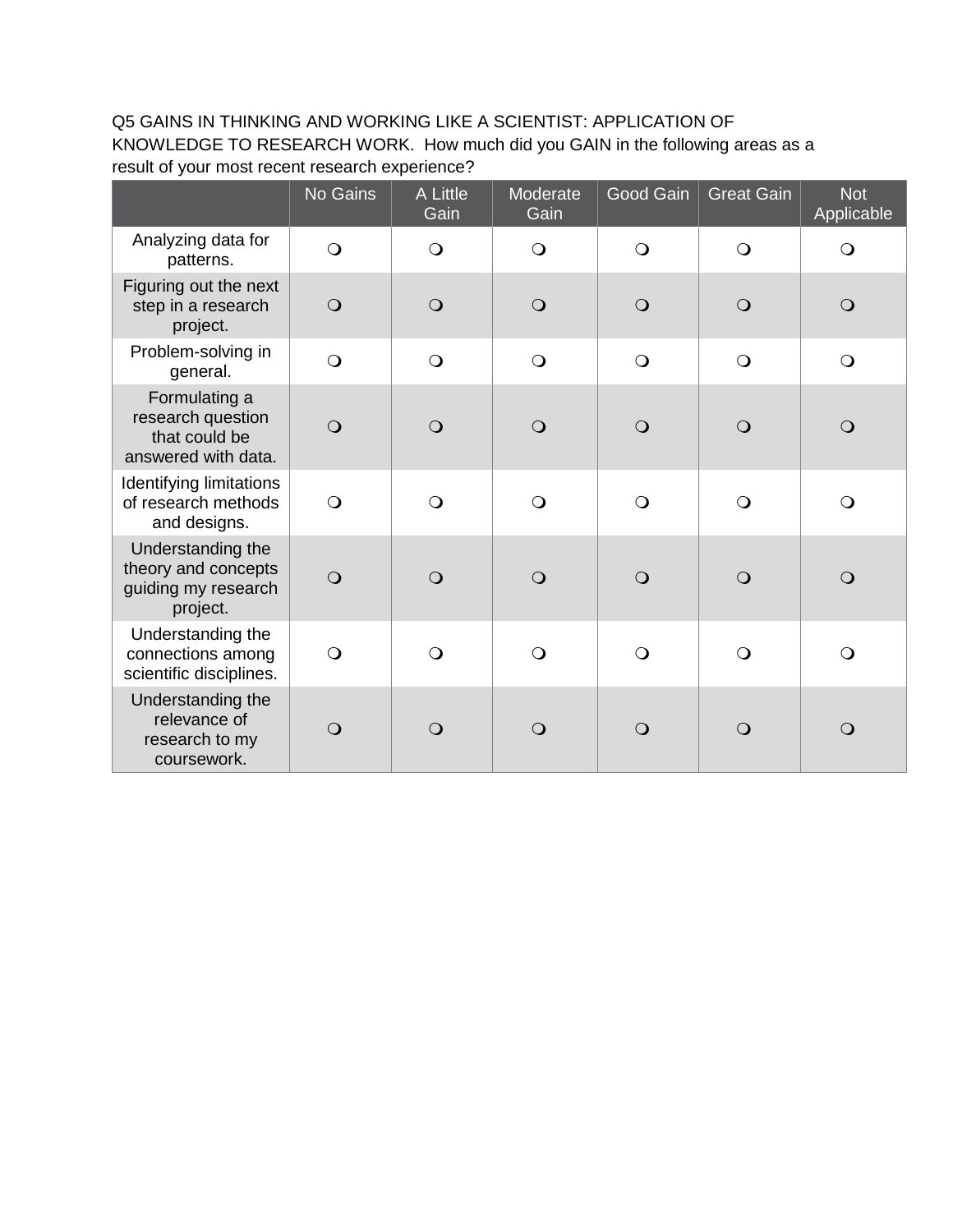Q6 PERSONAL GAINS RELATED TO RESEARCH WORK How much did you GAIN in the following areas as a result of your most recent research experience?

|                                                                         | No Gains       | A Little<br>Gain | Moderate<br>Gain | Good Gain  | <b>Great Gain</b> | <b>Not</b><br>Applicable |
|-------------------------------------------------------------------------|----------------|------------------|------------------|------------|-------------------|--------------------------|
| Confidence in my ability<br>to contribute to science.                   | $\overline{O}$ | $\bigcirc$       | $\bigcirc$       | $\circ$    | $\bigcirc$        | $\bigcirc$               |
| Comfort in discussing<br>scientific concepts with<br>others.            | $\bigcirc$     | $\circ$          | $\Omega$         | $\circ$    | $\circ$           | $\bigcirc$               |
| Comfort in working<br>collaboratively with<br>others.                   | $\bigcirc$     | $\bigcirc$       | $\circ$          | $\circ$    | $\bigcirc$        | $\bigcirc$               |
| Confidence in my ability<br>to do well in future<br>science courses.    | $\overline{O}$ | $\circ$          | $\Omega$         | $\Omega$   | $\Omega$          | $\Omega$                 |
| Ability to work<br>independently.                                       | $\bigcirc$     | $\bigcirc$       | $\bigcirc$       | $\bigcirc$ | $\bigcirc$        | $\bigcirc$               |
| Developing patience<br>with the slow pace of<br>research.               | $\Omega$       | $\circ$          | $\bigcirc$       | $\Omega$   | $\circ$           | $\bigcirc$               |
| Understanding what<br>everyday research work<br>is like.                | $\Omega$       | $\bigcirc$       | $\Omega$         | $\Omega$   | $\bigcirc$        | $\Omega$                 |
| Taking greater care in<br>conducting procedures<br>in the lab or field. | $\Omega$       | Q                | $\Omega$         | ∩          | Q                 | $\mathsf{O}$             |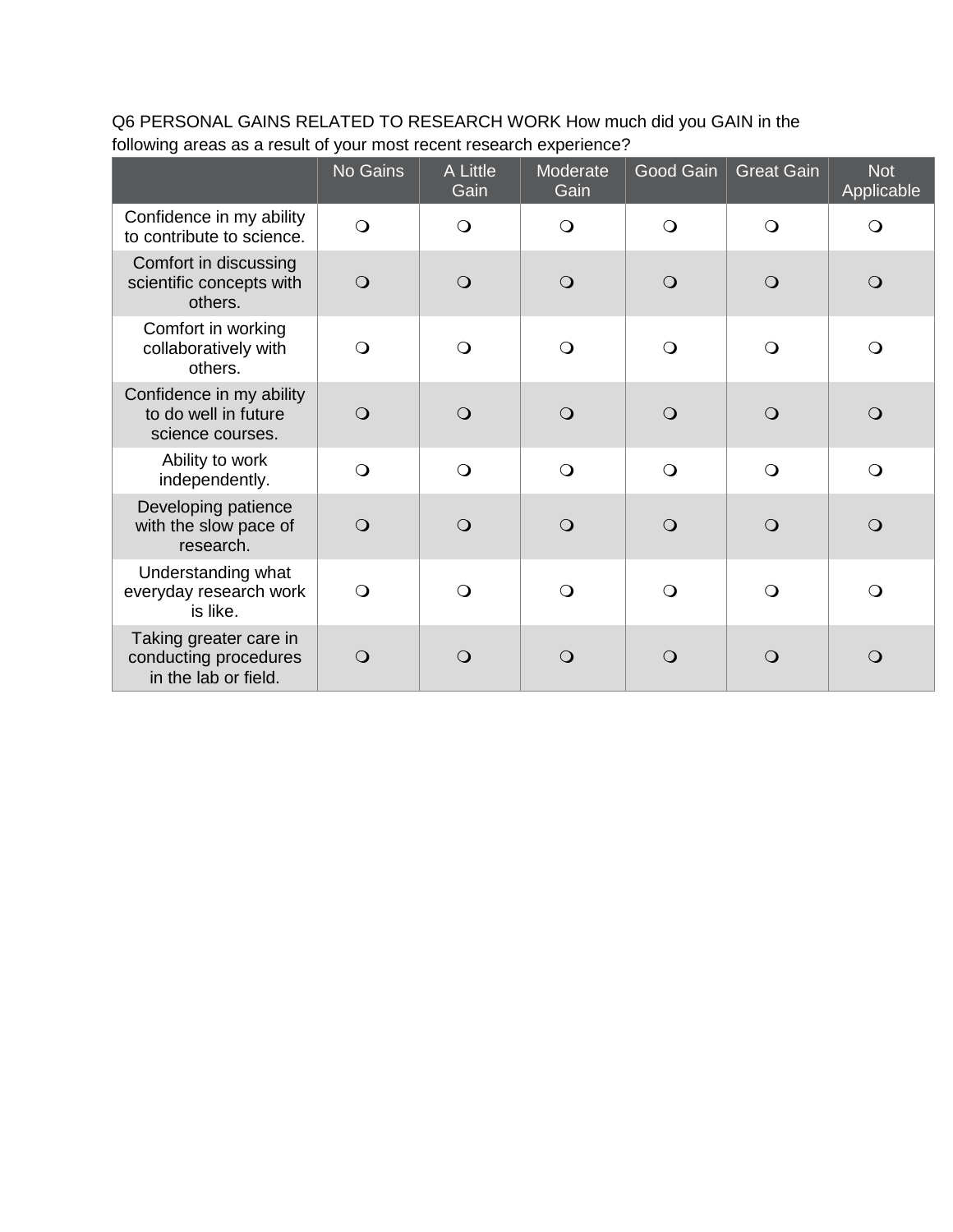Q7 GAINS IN SKILLS How much did you GAIN in the following areas as a result of your most recent research experience?

|                                                         | No Gains       | A Little<br>Gain | Moderate<br>Gain | Good Gain  | <b>Great Gain</b> | <b>Not</b><br>Applicable |
|---------------------------------------------------------|----------------|------------------|------------------|------------|-------------------|--------------------------|
| Writing scientific<br>reports or papers.                | $\bigcirc$     | $\bigcirc$       | $\bigcirc$       | $\bigcirc$ | $\bigcirc$        | $\bigcirc$               |
| Making oral<br>presentations.                           | $\bigcirc$     | $\bigcirc$       | $\bigcirc$       | $\bigcirc$ | $\bigcirc$        | $\bigcirc$               |
| Defending an<br>argument when<br>asked questions.       | $\bigcirc$     | $\bigcirc$       | $\bigcirc$       | $\bigcirc$ | $\bigcirc$        | $\bigcirc$               |
| Explaining my<br>project to people<br>outside my field. | $\bigcirc$     | $\bigcirc$       | $\bigcirc$       | $\bigcirc$ | $\bigcirc$        | $\bigcirc$               |
| Preparing a scientific<br>poster.                       | $\overline{O}$ | $\bigcirc$       | $\bigcirc$       | $\bigcirc$ | $\bigcirc$        | $\bigcirc$               |
| Keeping a detailed<br>lab notebook.                     | $\bigcirc$     | $\bigcirc$       | $\bigcirc$       | $\bigcirc$ | $\bigcirc$        | $\bigcirc$               |
| Conducting<br>observations in the<br>lab or field.      | $\bigcirc$     | $\bigcirc$       | $\bigcirc$       | $\bigcirc$ | $\bigcirc$        | $\bigcirc$               |
| Using statistics to<br>analyze data.                    | $\bigcirc$     | $\bigcirc$       | $\bigcirc$       | $\bigcirc$ | $\bigcirc$        | $\bigcirc$               |
| Calibrating<br>instruments needed<br>for measurement.   | $\bigcirc$     | $\bigcirc$       | $\bigcirc$       | $\bigcirc$ | $\bigcirc$        | $\bigcirc$               |
| Working with<br>computers.                              | $\bigcirc$     | $\bigcirc$       | $\bigcirc$       | $\bigcirc$ | $\bigcirc$        | $\bigcirc$               |
| Understanding<br>journal articles.                      | $\bigcirc$     | $\bigcirc$       | $\bigcirc$       | $\bigcirc$ | $\bigcirc$        | $\bigcirc$               |
| Conducting<br>database or internet<br>searches.         | $\bigcirc$     | $\bigcirc$       | $\bigcirc$       | $\bigcirc$ | $\bigcirc$        | $\bigcirc$               |
| Managing my time.                                       | $\bigcirc$     | $\bigcirc$       | $\bigcirc$       | $\bigcirc$ | $\bigcirc$        | $\bigcirc$               |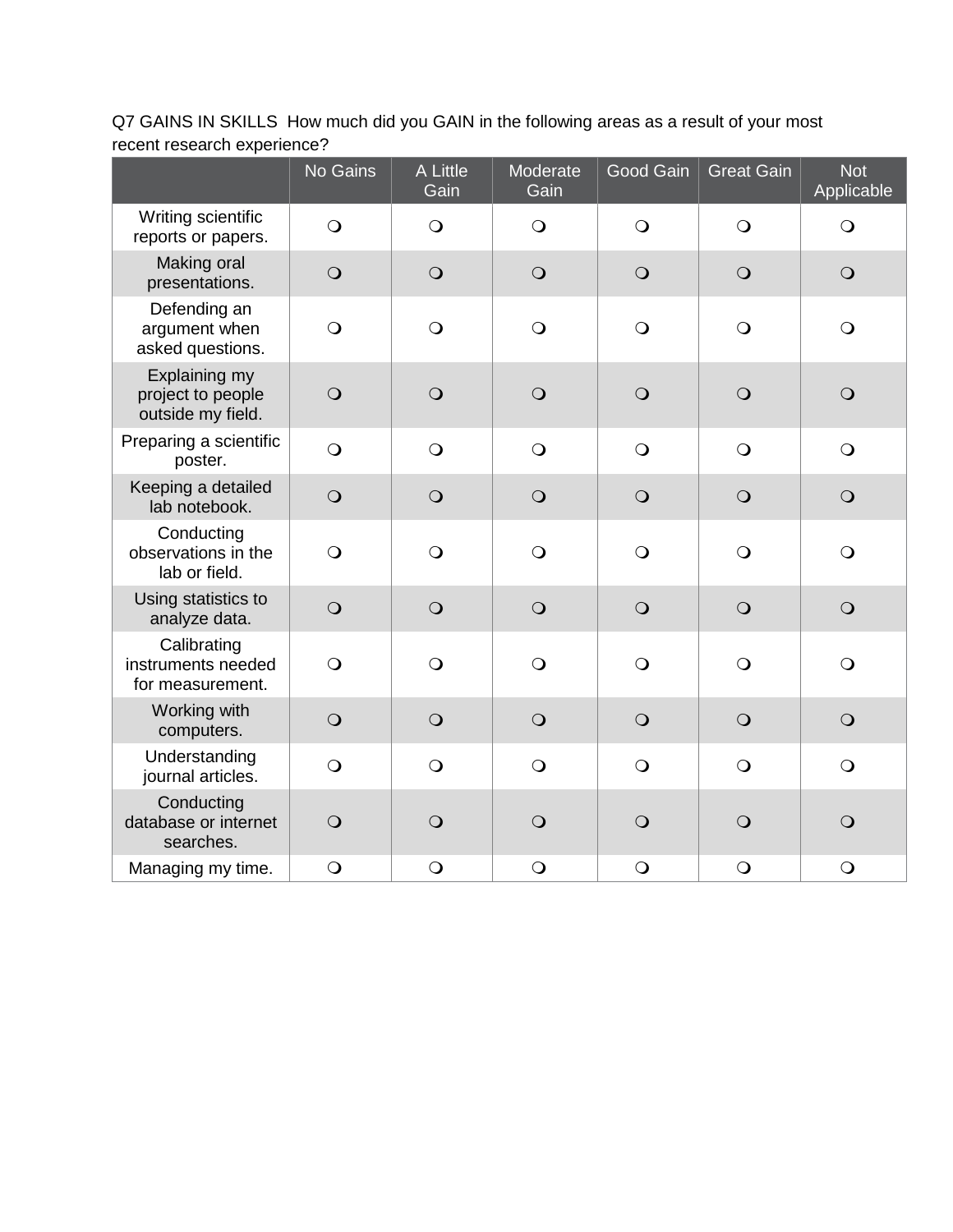Q8 THE FOLLOWING QUESTIONS ASK ABOUT YOUR OVERALL RESEARCH EXPERIENCE AND ABOUT ANY CHANGES IN YOUR ATTITUDES OR BEHAVIORS AS A RESEARCHER. During your research experience HOW MUCH did you:

|                                                                        | <b>None</b> | A Little   | Some       | A Fair<br>Amount | A Great<br>Deal | <b>Not</b><br>Applicable |
|------------------------------------------------------------------------|-------------|------------|------------|------------------|-----------------|--------------------------|
| Engage in real-world<br>science research.                              | $\bigcirc$  | $\bigcirc$ | $\circ$    | $\Omega$         | $\Omega$        | $\Omega$                 |
| Feel like a scientist.                                                 | $\bigcirc$  | $\bigcirc$ | $\bigcirc$ | $\bigcirc$       | $\bigcirc$      | $\bigcirc$               |
| Think creatively<br>about the project.                                 | $\bigcirc$  | $\bigcirc$ | $\bigcirc$ | $\bigcirc$       | $\bigcirc$      | $\bigcirc$               |
| Try out new ideas or<br>procedures on your<br>own.                     | $\bigcirc$  | $\Omega$   | $\bigcirc$ | $\Omega$         | $\Omega$        | $\bigcirc$               |
| Feel responsible for<br>the project.                                   | $\bigcirc$  | $\bigcirc$ | $\bigcirc$ | $\bigcirc$       | $\bigcirc$      | $\bigcirc$               |
| Work extra hours<br>because you were<br>excited about the<br>research. | $\bigcirc$  | $\Omega$   | $\bigcirc$ | $\bigcirc$       | $\Omega$        | $\bigcirc$               |
| Interact with<br>scientists from<br>outside your school.               | $\Omega$    | $\Omega$   | $\bigcirc$ | $\bigcirc$       | $\Omega$        | $\bigcirc$               |
| Feel a part of a<br>scientific community.                              | $\bigcirc$  | $\Omega$   | $\bigcirc$ | $\Omega$         | $\Omega$        | $\mathbf{O}$             |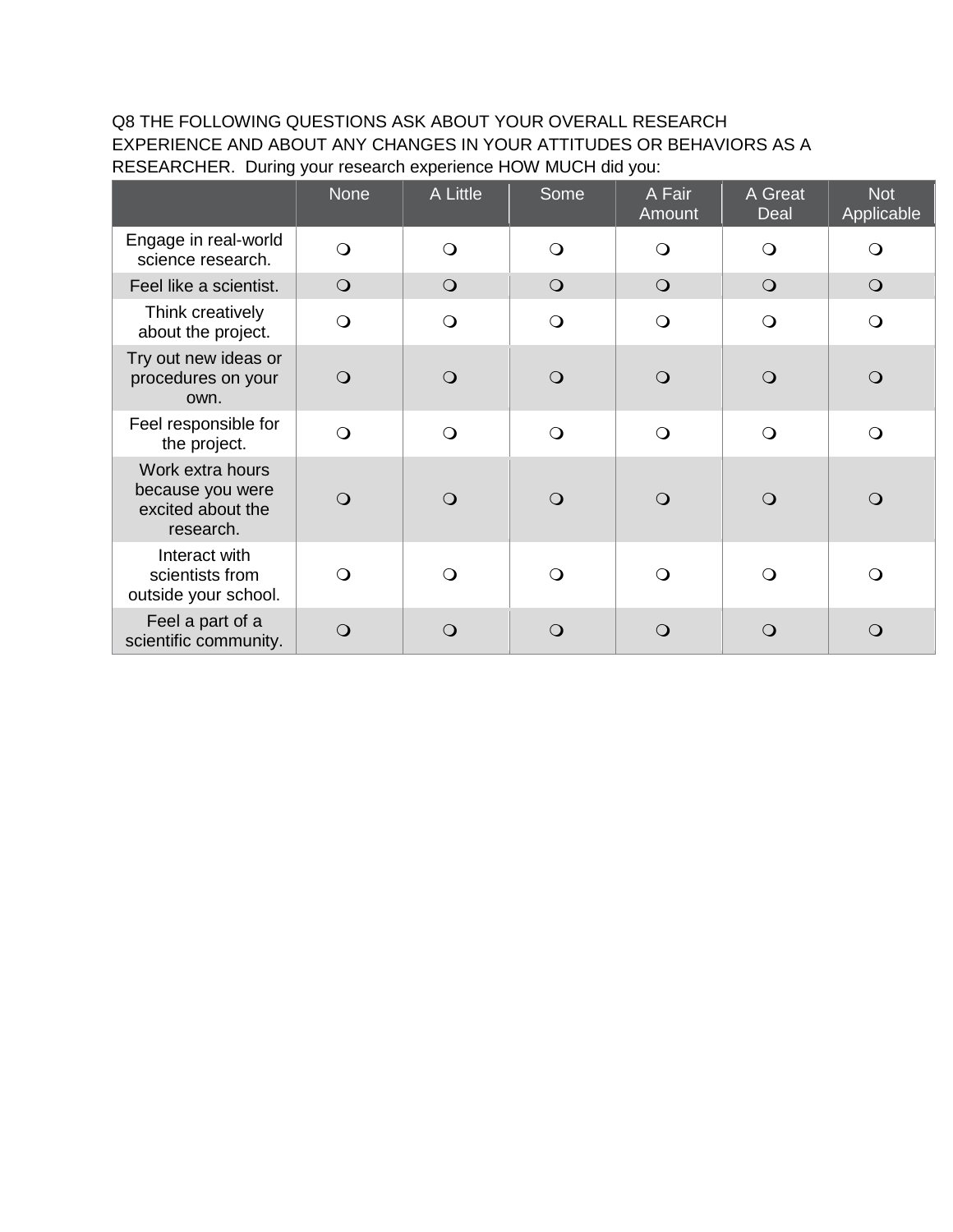Q9 RESEARCH EXPERIENCE As part of my most recent research experience...

|                                                                                                    | Yes | <b>No</b> |
|----------------------------------------------------------------------------------------------------|-----|-----------|
| I presented a talk or poster to other<br>students or faculty on my campus.                         |     |           |
| I presented a talk or poster at a<br>professional conference (off<br>campus).                      |     |           |
| I have written or co-written a paper<br>that is published in an academic<br>journal.               |     |           |
| I have written or co-written a paper<br>that is published in an undergraduate<br>research journal. |     |           |
| I have won a grant, award, or<br>scholarship based on my research.                                 |     |           |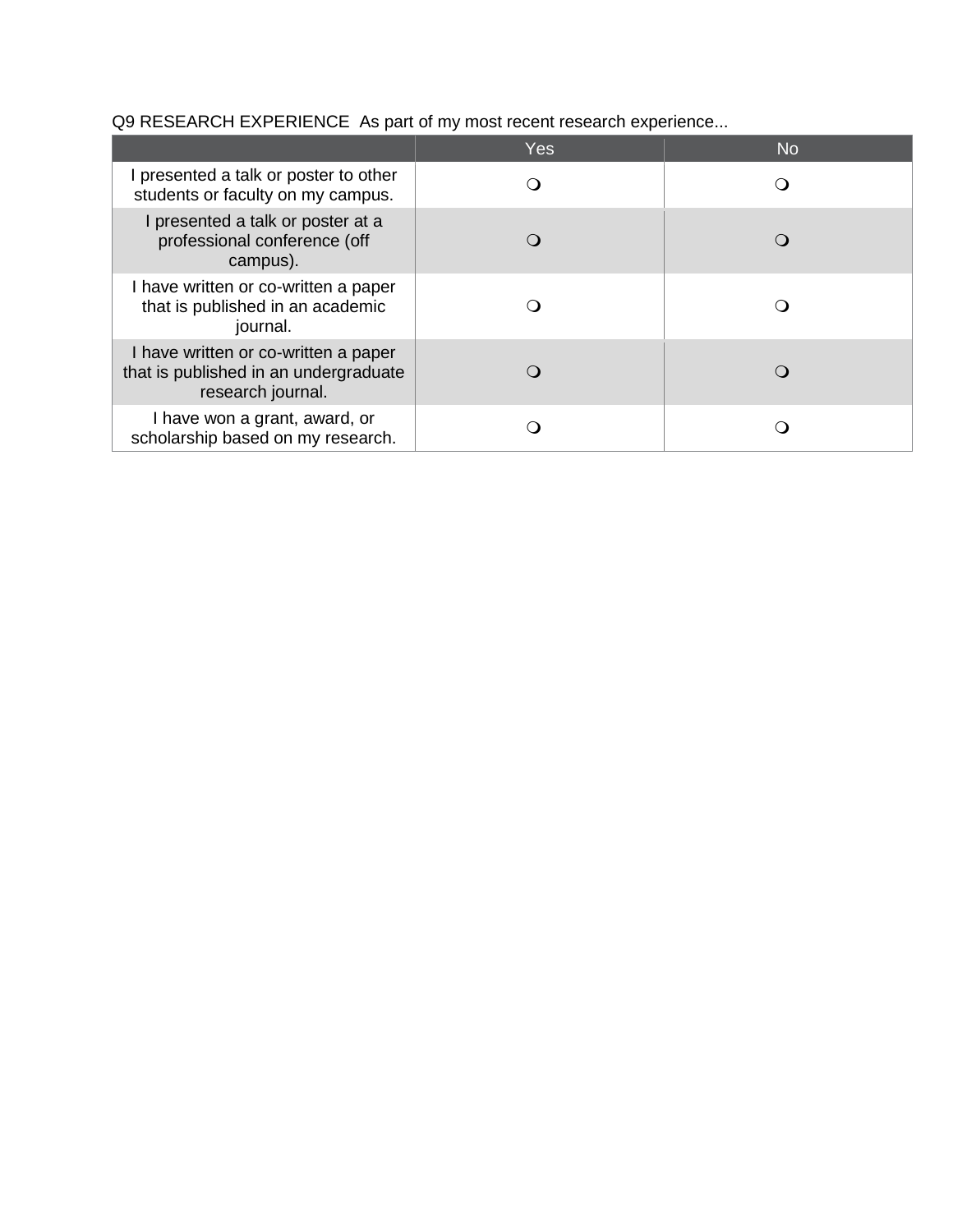Q10 Rate how much you agree or disagree with the following statements.

|                                                                                                    | <b>Strongly</b><br><b>Disagree</b> | <b>Disagree</b> | Agree | <b>Strongly Agree</b> |
|----------------------------------------------------------------------------------------------------|------------------------------------|-----------------|-------|-----------------------|
| Doing research<br>confirmed my interest in<br>my field of study.                                   |                                    |                 |       |                       |
| Doing research clarified<br>for me which field of<br>study I want to pursue.                       |                                    |                 |       |                       |
| My research experience<br>has prepared me to<br>transfer from a 2-year to<br>a 4-year institution. |                                    |                 |       |                       |
| My research experience<br>has prepared me for a<br>job.                                            |                                    |                 |       |                       |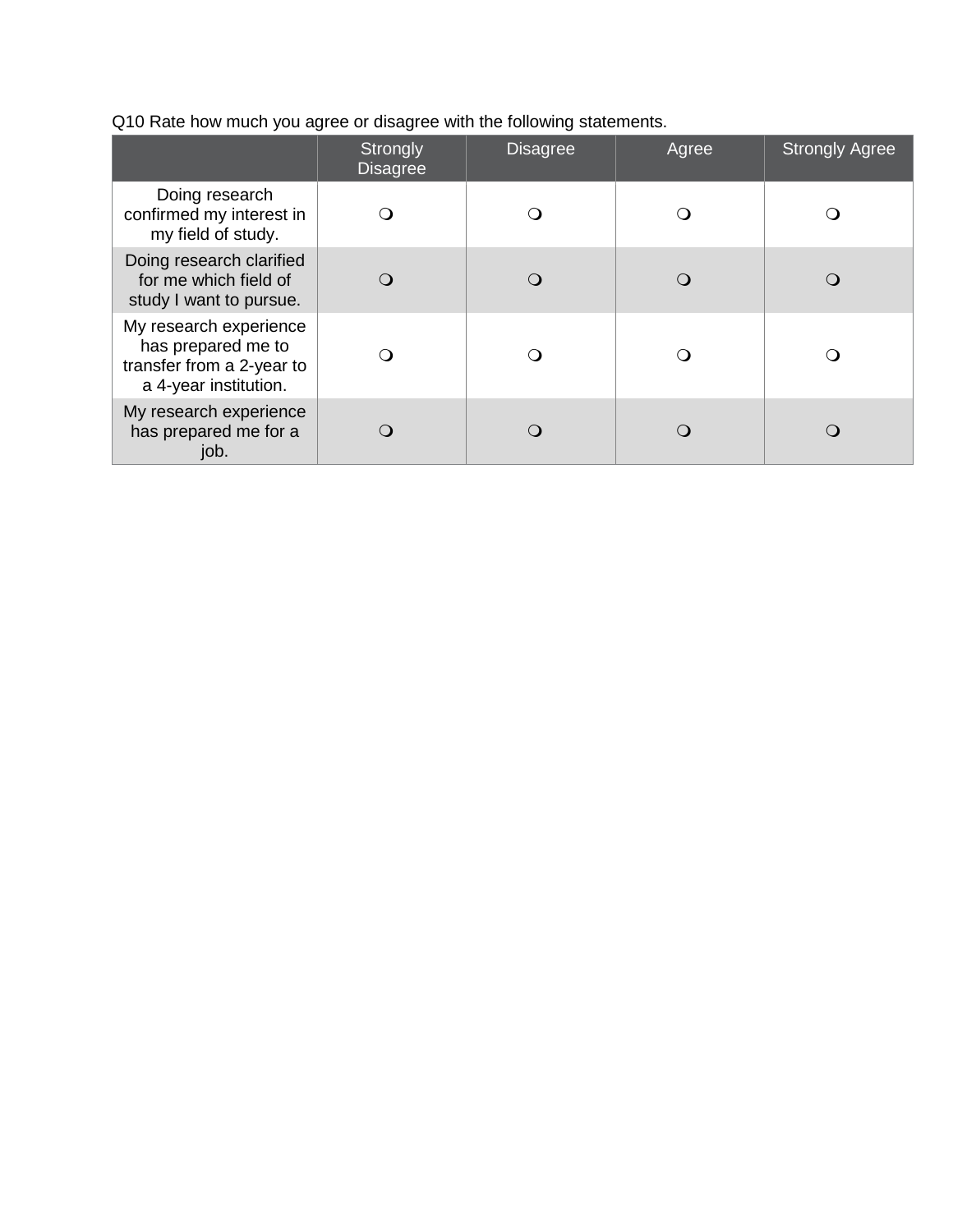|                                                                                                               | Not More<br>Likely | A Little<br>More<br>Likely | Somewhat<br>More Likely | <b>Much More</b><br>Likely | <b>Extremely</b><br>More Likely | <b>Not</b><br>Applicable |
|---------------------------------------------------------------------------------------------------------------|--------------------|----------------------------|-------------------------|----------------------------|---------------------------------|--------------------------|
| Complete your<br>Associates degree?                                                                           | $\overline{O}$     | $\bigcirc$                 | $\bigcirc$              | $\bigcirc$                 | $\bigcirc$                      | $\bigcirc$               |
| Transfer to a 4-year<br>institution?                                                                          | $\bigcirc$         | $\bigcirc$                 | $\bigcirc$              | $\bigcirc$                 | $\bigcirc$                      | $\bigcirc$               |
| Complete your<br>Bachelors degree in<br>science, mathematics<br>or engineering?                               | $\bigcirc$         | $\bigcirc$                 | $\bigcirc$              | $\bigcirc$                 | $\bigcirc$                      | $\bigcirc$               |
| Enroll in a Masters<br>program in science,<br>mathematics or<br>engineering?                                  | $\overline{O}$     | $\overline{O}$             | $\overline{O}$          | $\bigcirc$                 | $\bigcirc$                      | $\bigcirc$               |
| Enroll in a Ph.D.<br>program in science,<br>mathematics or<br>engineering?                                    | $\overline{O}$     | $\overline{O}$             | $\bigcirc$              | $\bigcirc$                 | $\bigcirc$                      | $\bigcirc$               |
| Enroll in a combined<br>M.D/Ph.D program?                                                                     | $\overline{O}$     | $\bigcirc$                 | $\bigcirc$              | $\bigcirc$                 | $\bigcirc$                      | $\bigcirc$               |
| Enroll in medical or<br>dental school?                                                                        | $\bigcirc$         | $\bigcirc$                 | $\overline{O}$          | $\bigcirc$                 | $\bigcirc$                      | $\bigcirc$               |
| Enroll in a program to<br>earn a different<br>professional degree<br>(i.e. law, veterinary<br>medicine, etc.) | $\overline{O}$     | $\overline{O}$             | $\overline{O}$          | $\bigcirc$                 | $\bigcirc$                      | $\bigcirc$               |
| Pursue certification as<br>a teacher?                                                                         | $\bigcirc$         | $\bigcirc$                 | $\overline{O}$          | $\bigcirc$                 | $\bigcirc$                      | $\bigcirc$               |
| Work in a science lab?                                                                                        | $\bigcirc$         | $\bigcirc$                 | $\bigcirc$              | $\bigcirc$                 | $\bigcirc$                      | $\bigcirc$               |

## Q11 Compared to your intentions BEFORE doing research, HOW LIKELY ARE YOU NOW to: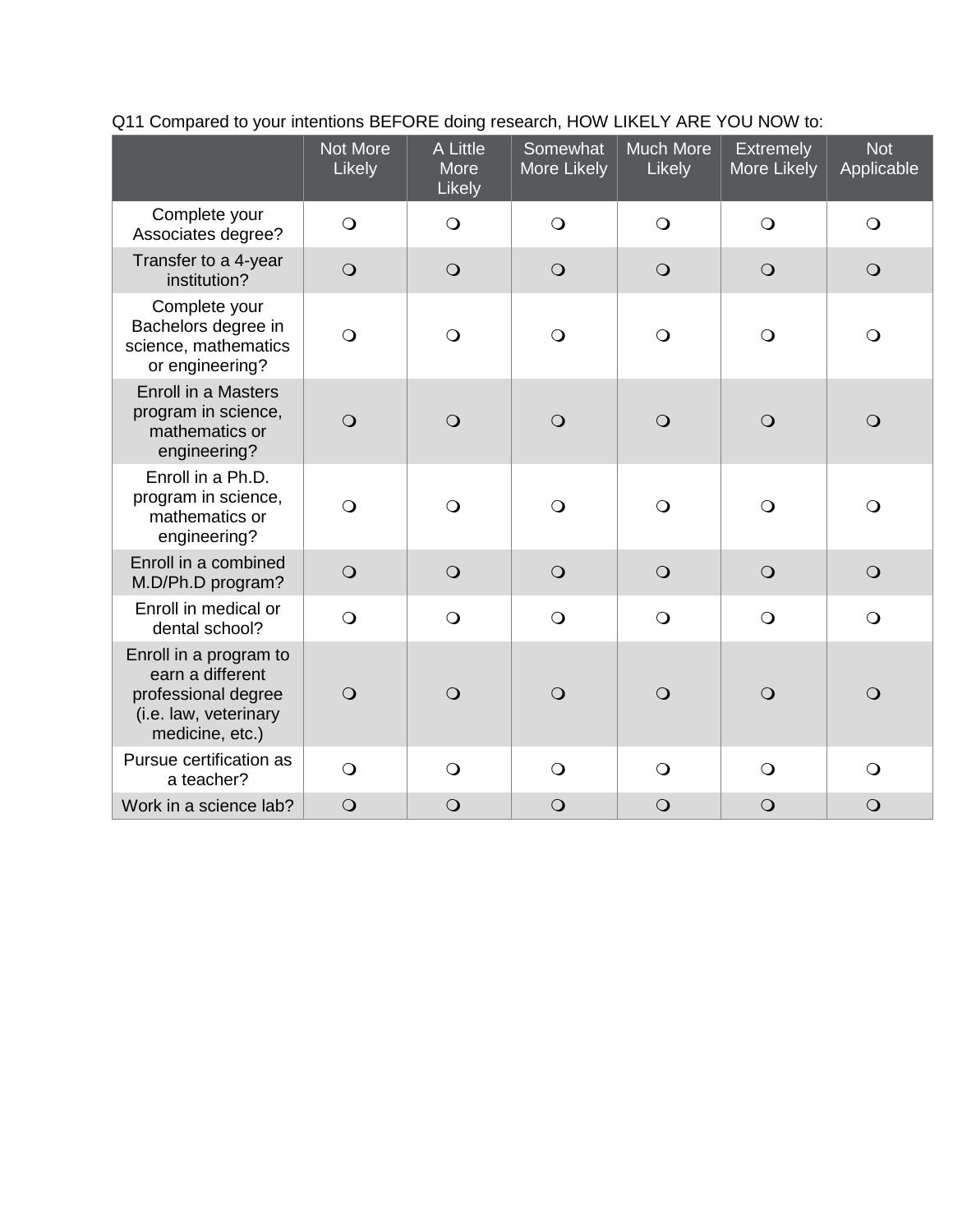## Q12 FUTURE CAREER PLANS

How did your research experience influence your thinking about future career and graduate school plans? Please explain.

#### Q13 OTHER GAINS

Did you make other gains from doing research that we didn't mention? If so, please briefly describe these.

Q14 Were you a "visiting researcher" - doing research away from your home institution?

- Yes
- O No

### Q15 DEMOGRAPHICS

What is your gender?

- O Male
- O Female
- O Prefer not to answer

#### Q16 What is your race/ethnicity? (Choose all that apply.)

|                                              | Yes | <b>No</b> |
|----------------------------------------------|-----|-----------|
| American Indian                              |     |           |
| Asian                                        |     |           |
| <b>Black or African American</b>             |     |           |
| Hispanic/Latino                              |     |           |
| Native Hawaiian or other<br>Pacific Islander |     |           |
| White                                        |     |           |
| Other (please specify):                      |     |           |